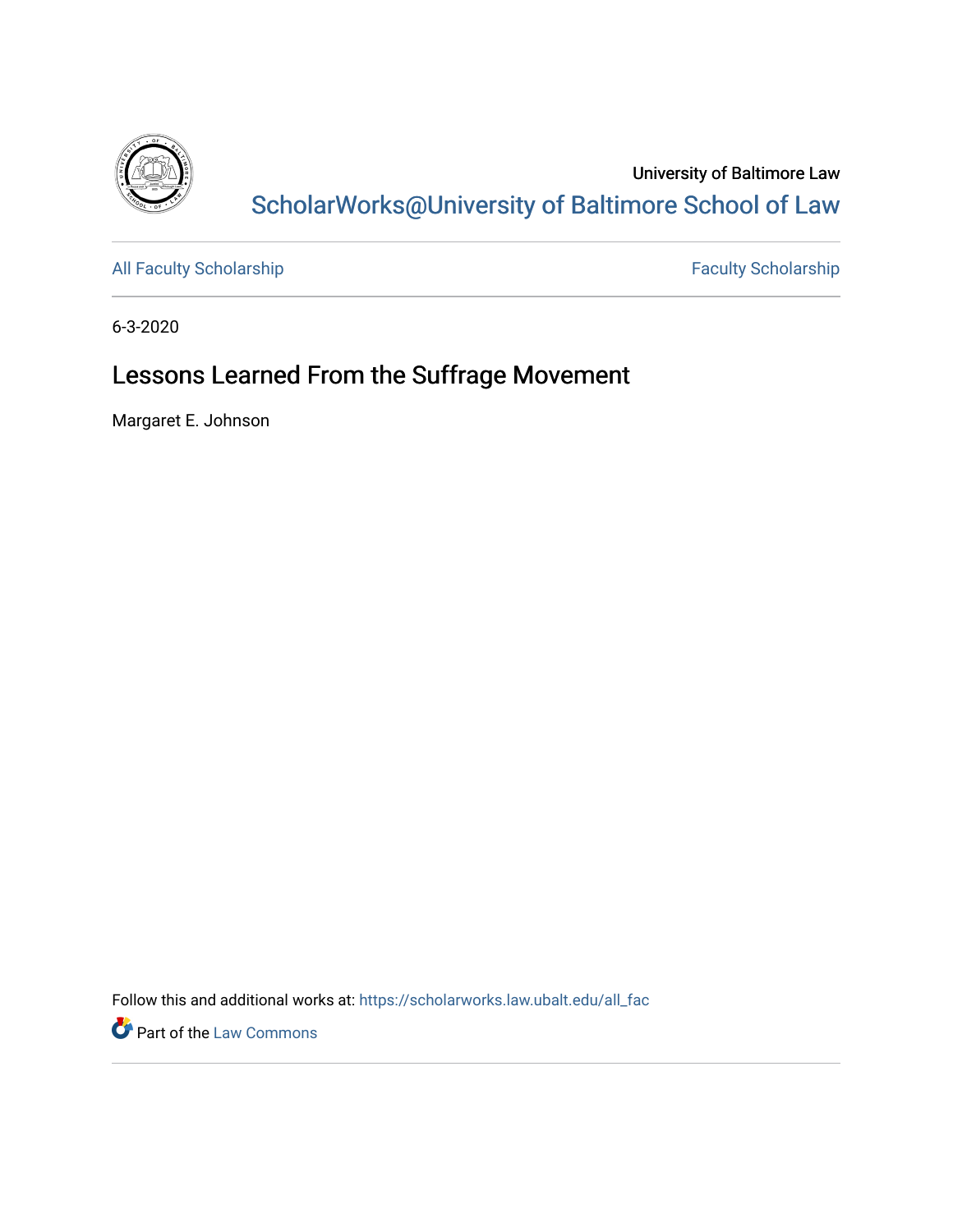#### LESSONS LEARNED FROM THE SUFFRAGE MOVEMENT, 2 No. 1 Md. B.J. 115

## **2 No. 1 Md. B.J. 115**

<span id="page-1-0"></span>**Maryland Bar Journal** 2020 Margaret E. Johnson<sup>a1</sup> PROFESSOR OF LAW, ASSOCIATE DEAN FOR EXPERIENTIAL EDUCATION, UNIVERSITY OF BALTIMORE SCHOOL OF LAW

Copyright © 2020 by Maryland Bar Association; Margaret E. Johnson

# *LESSONS LEARNED FROM THE SUFFRAGE MOVEMENT*

<span id="page-1-1"></span>"Aye." And with that one word, Tennessee Delegate Harry Burn changed his vote to one in favor of ratification of the Nineteenth Amendment after receiving a note from his mother stating "'Hurrah and vote for suffrage .... don't forget to be a good boy  $\ldots$ "

<span id="page-1-4"></span><span id="page-1-3"></span><span id="page-1-2"></span>**\*116 W**ith Burn's vote on August 18, 1920, Tennessee became the thirty-sixth state to ratify the Nineteenth Amendment of the U.S. Constitution, paving the way for its adoption[.2](#page-4-2) The Nineteenth Amendment protects the female citizens' constitutional right to vote.<sup>3</sup> Prior to its passage, only a few states permitted women to vote in state and/or local elections.<sup>4</sup>

In 2020, we celebrate the Centennial of the Nineteenth Amendment's passage. This anniversary provides a time to reflect upon lessons learned from the suffrage movement including that (1) voting rights matter; (2) inclusive movements matter; and (3) voting rights matter for, but cannot solely achieve, gender equality.

# **Voting Rights Matter**

<span id="page-1-6"></span><span id="page-1-5"></span>As early as the spring of 1776, Abigail Adams requested of her husband John Adams, "[a]nd by the way in the new Code of laws ... I desire you would Remember the Ladies.["5](#page-4-5) John Adams responded to Abigail that her proposal was laughable because "we know better than to repeal our Masculine systems.["6](#page-5-0) And, as we know, the masculine systems were not repealed and the U.S. Constitution did not address the equal rights of women, white or enslaved, nor did it provide for the equal rights of African Americans, male or female.

<span id="page-1-7"></span>From the founding of this country through to the second half of the Nineteenth Century, women were either enslaved, such as African American and Native American women, and treated as property rather as the humans they were, or, if not enslaved but married, had their rights conscripted by coverture. As Blackstone explained regarding married women, "[b]y marriage, the husband and wife are one person in law: that is, the very being or legal existence of the woman is suspended during the marriage, or at least is incorporated and consolidated into that of the husband; under whose wing, protection, and *cover*, she performs everything ....<sup>7</sup> The wife had no legal identity outside of her husband's for the civil law and no power to redress injuries in the civil judicial system without her husband. Others could not sue her without her husband as a defendant. Because the husband was liable for his wife's transgressions, the husband had the power of restraining her (or their children) by corporal punishment. Such sanctioning of domestic violence is reflected in the 1874 North Carolina Supreme Court case stating, "If no permanent injury has been inflicted, nor ... dangerous violence shown by the husband, it is better to draw the curtain, shut out the public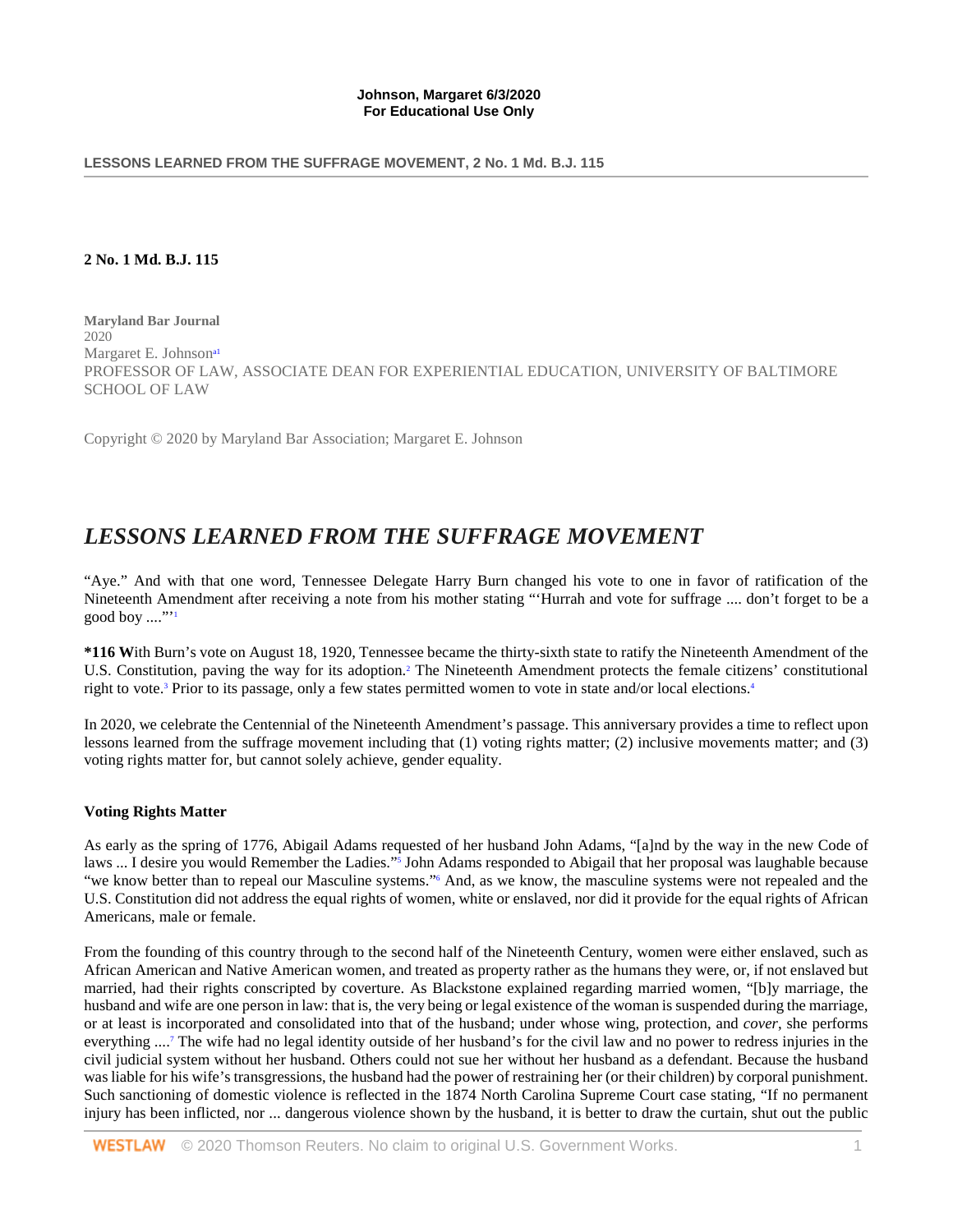#### **LESSONS LEARNED FROM THE SUFFRAGE MOVEMENT, 2 No. 1 Md. B.J. 115**

<span id="page-2-0"></span>gaze, and leave the parties to forget and forgive.["8](#page-5-2)

<span id="page-2-1"></span>The women's suffrage movement, working with the abolitionist movement, sought to change the status of women and African Americans by focusing on voting rights. An important moment of the suffrage movement was the adoption of The Declaration of Sentiments by the Seneca Falls Convention on women's suffrage in July 1848[.9](#page-5-3) The Declaration lists many of the results of tyranny by man over woman including: lack of a right to vote, submission to undemocratic laws, lack of rights, no representation in legislative bodies, civil death upon marriage, no property rights, morally irresponsible because not punishable in criminal law, subject to physical punishment and domination by husband, preferential treatment to husband in divorce and custody, taxation without representation, limited access to profitable employment, limited access to education and college, subordinate position in church and state, and undermining of her confidence and self-respect[.10](#page-5-4) To rectify these, the Declaration states that women should be given the "rights and privileges which belong to them as citizens of the United States["11](#page-5-5) because without it "women do feel themselves aggrieved, oppressed, and fraudulently deprived of their most sacred rights."<sup>12</sup>

<span id="page-2-5"></span><span id="page-2-4"></span><span id="page-2-3"></span><span id="page-2-2"></span>Ida B. Wells-Barnett, an African American journalist and civil rights leader, argued forcefully for the importance of voting rights to dignity and civil rights. Wells-Barnett used voting as a "strategy of resistance to lynching and racism" to show that each individual African American was "worthy of respect and that as a group, they merited recognition in the body politic.["13](#page-5-7) Wells-Barnett stated, "[w]ith no sacredness of the ballot there can be no sacredness of human life itself for if the strong can take the weak man's ballot when it suits his purpose to do so, he will take his life also.["14](#page-5-8) Wells-Barnett further stated that "African Americans have a 'sacred duty' to 'use their political strength' against segregation and racial injustice.["15](#page-5-9)

<span id="page-2-8"></span><span id="page-2-7"></span><span id="page-2-6"></span>One key lesson from the suffrage movement is that voting rights matter. Suffragists fought for voting rights to **\*117** obtain representation in the government and laws and policies that would provide equality to women. They knew that voting permits citizens to curtail government's overreach into a citizen's liberty and permits them to fully access their citizenship rights and responsibilities[.16](#page-5-10) Today, modern-day voting rights litigants echo these sentiments. They argue that when their vote is suppressed, they lose their right to influence the government's laws and policies and are excluded from full membership in society.<sup>17</sup>

#### <span id="page-2-9"></span>**Inclusive Movements Matter**

<span id="page-2-12"></span><span id="page-2-11"></span><span id="page-2-10"></span>Because of unequal rights for women and the continued enslavement of African Americans, "nineteenth-century American feminists made suffrage and the abolishment of slavery their twin goals, intent on reforming a country that owed fairness and freedom to all women.["18](#page-5-12) But "the two civil rights movements born as siblings, out of abolitionism--one dedicated to achieving full equality for black citizens, the other for women--had a tense, ambivalent relationship.["19](#page-5-13) Leading up to the 1865 ratification of the Thirteenth Amendment, which abolished slavery, and the 1870 ratification of the Fifteenth Amendment, granting African American men the right to vote, suffragists believed that universal suffrage for African Americans and all women was imminent[.20](#page-5-14) Leaders of the abolitionist movement supported women's suffrage. But, when the right to vote came in sight for African American men after the Civil War, the abolitionist leaders recognized that "the nation could not swallow two immense reforms at once, and the black man's very life depended upon his ability to protect himself with the vote.["21](#page-6-0) Frederick Douglass justified the position of prioritizing African American male voting rights over women's voting rights because "[w]omen were not despised by society as black people were.["22](#page-6-1) And while this was true for Black women too, Douglass said it was true because they were black, not because they were female[.23](#page-6-2) Elizabeth Cady Stanton and Susan B. Anthony were outraged by Douglass' change of position to seek one group's rights over another. Their anger turned ugly and they urged women's suffrage over African American men's suffrage by using "vile racist rhetoric.["24](#page-6-3)

<span id="page-2-17"></span><span id="page-2-16"></span><span id="page-2-15"></span><span id="page-2-14"></span><span id="page-2-13"></span>This rift between these two important civil rights movements and the decision to deride or subordinate the other leaves a terrible legacy. Following this rift, women's suffrage leaders set about healing the divide with the abolitionist movement leaders. By 1873, suffrage leaders and Frederick Douglass, who was still an ardent supporter of women's rights, were again working together to achieve women's suffrage.<sup>25</sup> However, the tension between race and gender rights resurfaced at critical moments leading up the adoption of the Nineteenth Amendment. Specifically, at times the suffrage movement leaders prioritized white women's voting rights over non-white women's voting rights in order to appease racist chapters within their own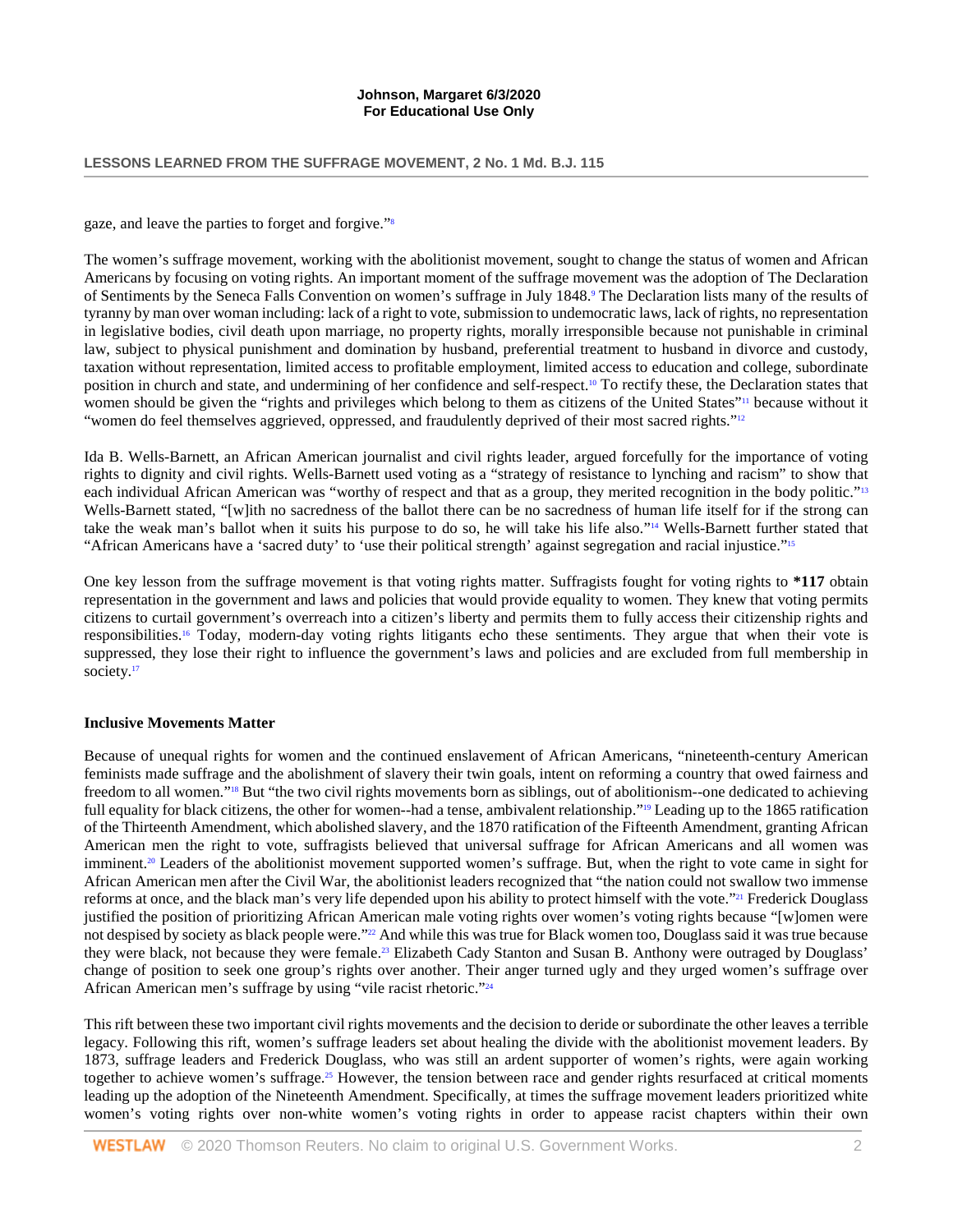#### **LESSONS LEARNED FROM THE SUFFRAGE MOVEMENT, 2 No. 1 Md. B.J. 115**

#### <span id="page-3-0"></span>organizations[.26](#page-6-5)

The suffrage movement drove home the lesson that when rights are at issue, groups may battle between each other and try to subordinate one group in an effort to further another. These strategies might appear to the dominant group to provide shortterm wins, but they often leave legacies of long-term losses for the dominant and subordinated groups. For instance, after the passage of the Nineteenth Amendment, white women got and were able to exercise the right to vote; African American women, however, were unable to *exercise* their vote-- as were African American men - because of ongoing racial violence and intimidation. As a result, not all women achieved true voting rights with the Nineteenth Amendment.

#### **Voting Rights and More Needed for Gender Equality**

<span id="page-3-2"></span><span id="page-3-1"></span>As stated above, even though the Nineteenth Amendment granted women the *right* to vote, not all women were permitted to *exercise* that right. Native American and Asian American women faced citizenship bans for many years.<sup>27</sup> African American citizens, both **\*118** men and women, were subject to racial violence and intimidation for attempting to exercise their right to vote. In a speech at the 1964 Democratic National Convention, Fannie Lou Hamer, an African American woman and member of the Mississippi Freedom Democratic Party, argued against the voter suppression of and state-sanctioned violence against African-Americans exercising their right to vote.<sup>28</sup> She spoke of how she and other African Americans were excluded from the Democratic Party through intimidation and violence.<sup>29</sup> She recounted the story of how, after she had struggled and then succeeded in registering to vote in 1962 in Mississippi, her boss told her "If you don't go down and withdraw your registration, you will have to leave."<sup>30</sup> She went on to tell how her life was threatened when sixteen bullets were shot into a house.<sup>31</sup> She was forced to leave her job to exercise her right to vote.

<span id="page-3-10"></span><span id="page-3-9"></span><span id="page-3-8"></span><span id="page-3-7"></span><span id="page-3-6"></span><span id="page-3-5"></span><span id="page-3-4"></span><span id="page-3-3"></span>In 1965, Congress passed the Voting Rights Act protecting African American men and women and other racial minorities from discriminatory voting practices[.32](#page-6-11) Even with that law in place, African Americans--both men and women--were still subject to tactics of voter suppressio[n.33](#page-6-12) As NPR reported, "in 2016, 4 percent of registered voters did not vote because of "registration problems" .... Many would-be voters face a range of barriers: voter ID laws, registration difficulty or criminal records."<sup>34</sup> We know from census data that only 61.4% of U.S. citizens voted in the 2016 national election.<sup>35</sup> In general, "[n]onvoters are more likely to be poor, young, Hispanic or Asian-American. Some research also indicates they are more likely to align with the Democratic Party.["36](#page-7-0) While we do not know the reasons for each person's nonvoting, one thing is clear: voters and nonvoters have different positions on policies.<sup>37</sup> Because voting "ultimately influences which policies elected officials enact and whose interests candidates ignore and acknowledge,["38](#page-7-2) policies supported by nonvoters will be less likely to be enacted. So, if persons who would vote for gender and racial equality are nonvoters due to voter suppression and other reasons, it is less likely laws and policies will be put in place to achieve that equality.

<span id="page-3-15"></span><span id="page-3-14"></span><span id="page-3-13"></span><span id="page-3-12"></span><span id="page-3-11"></span>While all women may have been granted the ability to exercise their voting rights, voting rights themselves are not the same as full rights to dignity or citizenship. The Nineteenth Amendment does not guarantee equal rights, like the proposed Equal Rights Amendment would.<sup>39</sup> Here's one example of this issue. Although jury service is a citizen's obligation and right, it was one from which African-Americans and women were excluded even after the passage of the Fifteenth and Nineteenth Amendments.<sup>40</sup> In 1961, the Supreme Court in *Hoyt v. Florida* upheld the Florida law that exempted women from mandatory jury service, stating that unlike men, who were mandated to serve, women were "the center of home and family life" and therefore, should not be forced to participate in public, civic life[.41](#page-7-5) This is despite the fact that serving on a jury is the quintessential right and exercise of citizenship[.42](#page-7-6) Denying women this opportunity limits the exercise of their citizenship[.43](#page-7-7) Fortunately, in 1975, the Supreme Court repudiated *Hoyt* and struck down a statute that exempted women from mandatory service[.44](#page-7-8) Thereafter, in 1994, the Court classified peremptory strikes of jurors based on gender as unconstitutional[.45](#page-7-9) Although women had the right to vote, it took over half a century for women to be able to fully exercise their citizenship right to serve on juries.

<span id="page-3-20"></span><span id="page-3-19"></span><span id="page-3-18"></span><span id="page-3-17"></span><span id="page-3-16"></span>The example of jury service leads to the question of the current status of women's full freedom and dignity. Strides have been made since the passage of the Nineteenth Amendment to protect all women's rights. The Supreme Court interpreted the Fourteenth Amendment of the U.S. Constitution to include protection against **\*119** intentional gender-based discrimination[.46](#page-7-10) Additionally, laws protecting against gender discrimination have been passed. Here are a few examples: divorce and custody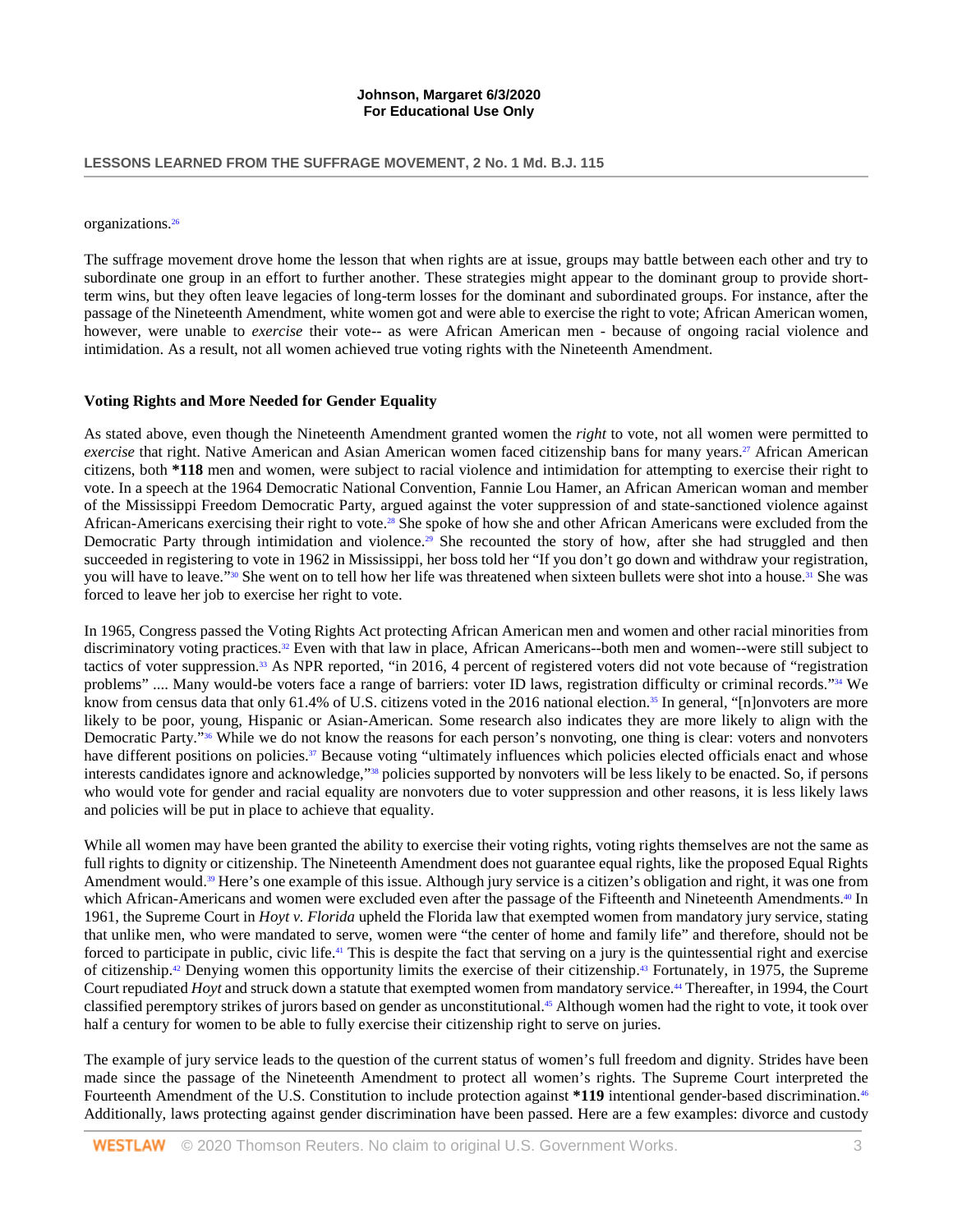#### **LESSONS LEARNED FROM THE SUFFRAGE MOVEMENT, 2 No. 1 Md. B.J. 115**

laws have eradicated vestiges of coverture; federal laws protect against discrimination on the basis of sex and race in employment, housing, and education; and protective order laws exist in all states addressing intimate partner violence.

<span id="page-4-8"></span>But even with voting rights and the legislative strides discussed above, pervasive issues of gender discrimination in our society remain. For example, 1 in 4 women continue to be subjected to severe intimate partner violence[.47](#page-7-11) The gender pay gap persists. Latina women earn 58% of what white men earn; Black women earn 65% of what white men earn; white women earn 82% of what white men earn; and Asian-American women earn 87% of what white men earn.<sup>48</sup> The problem of mass incarceration is increasingly impacting women. The female prison and jail population growth rate is twice as high as that of the male prison population.<sup>49</sup> African American women are imprisoned twice as often as white women.<sup>50</sup> As the #SayHerName campaign shows, African American women are subject to over-policing and unjustified police violence.<sup>51</sup> The #MeToo movement shows that sexual harassment persists across all job classifications affecting women's access to full employment[.52](#page-8-3) And women's access to reproductive justice continues to be targeted.<sup>53</sup>

Therefore, as we celebrate the Centennial of the Nineteenth Amendment, let's reflect on the strides for greater equality for all women. And let's not forget the suffrage movement's lessons that voting matters, inclusive movements matter, and voting rights and more is needed for women's full freedom and dignity. Moving forward, greater gender equality will be obtained through voting for elected officials who will create and enact policies and laws focused on gender equality; engagement of nonvoters so they become voters for gender equality; and many more inclusive grass-roots movements like #SayHerName and the ever-diversifying #MeToo Movement that target societal change for gender and race equality.

# <span id="page-4-12"></span><span id="page-4-11"></span><span id="page-4-10"></span><span id="page-4-9"></span><span id="page-4-7"></span><span id="page-4-6"></span>**Footnotes**

- <span id="page-4-0"></span><sup>[a1](#page-1-0)</sup> MARGARET E. JOHNSON is a Professor of Law and Associate Dean for Experiential Education at the University of Baltimore School of Law. Her scholarship focuses on gender legal issues and lawyering, and her articles have been published in the *U.C. Davis Law Review*, the *B.Y.U. Law Review, Cardozo Law Review*, and the *Temple Law Review*, among others. She is co-author of the book *Lawyers, Clients & Narrative: A Framework for Law Students and Practitioners*. She teaches Family Law, Property Law, and Special Topics in Applied Feminism and is co-director of the Center on Applied Feminism, which applies the insights of feminist legal theory to legal practice and policy. She has had a leadership role in many feminist organizations and projects, including the Advisory Panel for the Feminist Judgments book series and the Board of Directors of the Women's Law Center of Maryland.
- <span id="page-4-1"></span><sup>[1](#page-1-1)</sup> ELAINE WEISS, THE WOMAN'S HOUR: THE GREAT FIGHT TO WIN THE VOTE 306 (2018).
- <span id="page-4-2"></span>[2](#page-1-2) https://www.archives.gov/education/lessons/woman-suffrage.
- <span id="page-4-3"></span><sup>[3](#page-1-3)</sup> [U.S. Const. amend. XIX](http://www.westlaw.com/Link/Document/FullText?findType=L&pubNum=1000583&cite=USCOAMENDXIX&originatingDoc=I962097359c0111eabea3f0dc9fb69570&refType=LQ&originationContext=document&vr=3.0&rs=cblt1.0&transitionType=DocumentItem&contextData=(sc.Search)) ("The right of citizens of the United States to vote shall not be denied or abridged by the United States or by any state on account of sex. Congress shall have power to enforce this article by appropriate legislation.")
- <span id="page-4-4"></span>[4](#page-1-4) Hunter Schwarz, *Where Women Could Vote in 1919*, The Washington Post (Jan. 16, 2015), https://www.washingtonpost.com/blogs/govbeat/wp/2015/01/16/where-women-could-vote-in-1919/.
- <span id="page-4-5"></span>[5](#page-1-5) BONNIE J. MORRIS AND D-M WITHERS, THE FEMINIST REVOLUTION: THE STRUGGLE FOR WOMEN'S LIBERATION 13 (2018) (citing Alice Rossi, ed., *The Feminist Papers: From Adams to Beauvoir* (New Hampshire: UNEP, 1988)).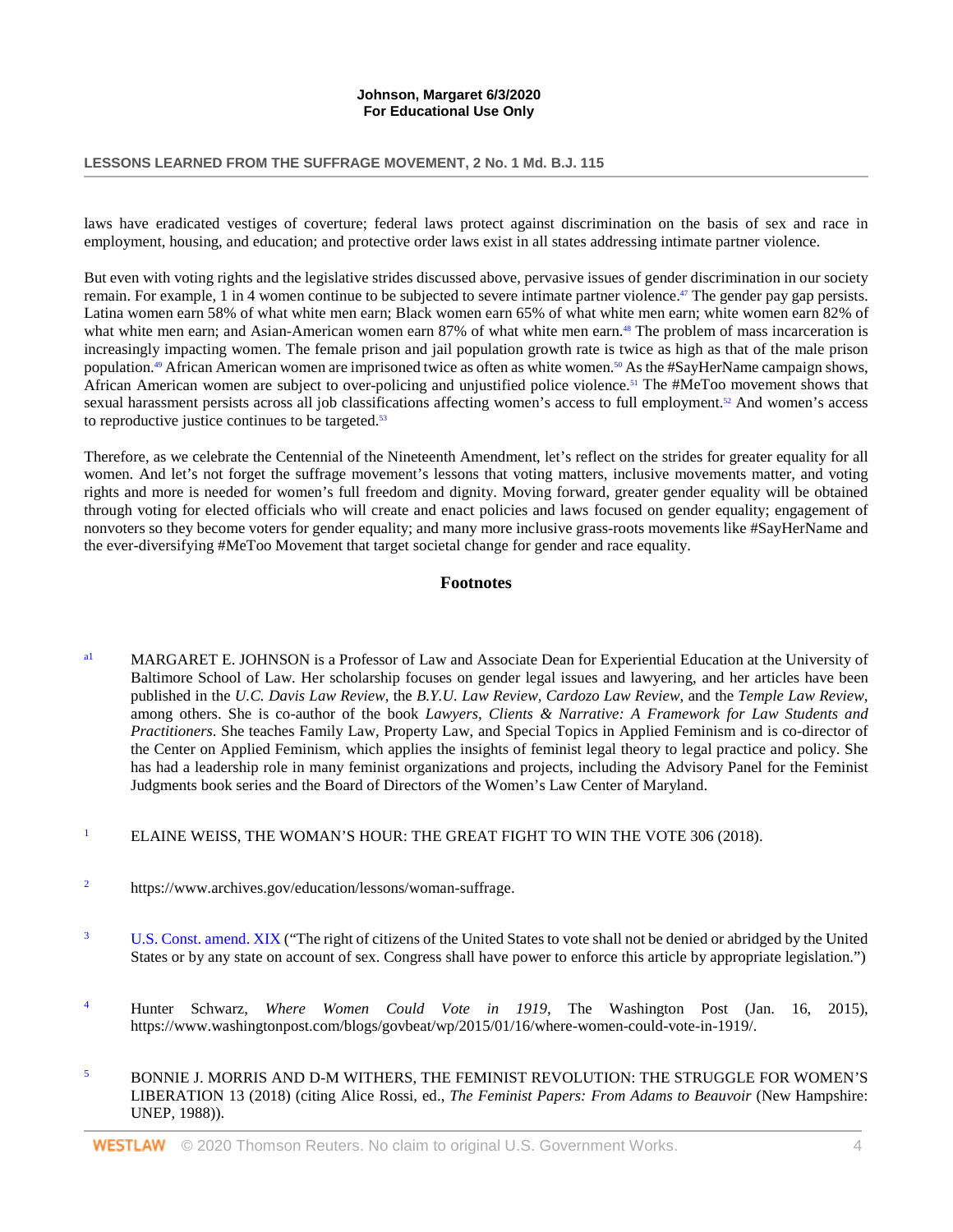# LESSONS LEARNED FROM THE SUFFRAGE MOVEMENT, 2 No. 1 Md. B.J. 115

- <span id="page-5-0"></span>[6](#page-1-6) *Id.*
- <span id="page-5-1"></span><sup>[7](#page-1-7)</sup> 1 WILLIAM BLACKSTONE. COMMENTARIES ON THE LAWS OF ENGLAND 422-45 (1765).
- <span id="page-5-2"></span>[8](#page-2-0) [State v. Oliver, 70 N.C. 60, 61 \(1874\).](http://www.westlaw.com/Link/Document/FullText?findType=Y&serNum=1874004866&pubNum=0000572&originatingDoc=I962097359c0111eabea3f0dc9fb69570&refType=RP&fi=co_pp_sp_572_61&originationContext=document&vr=3.0&rs=cblt1.0&transitionType=DocumentItem&contextData=(sc.Search)#co_pp_sp_572_61)
- <span id="page-5-3"></span>[9](#page-2-1) KATHERINE T. BARTLETT, DEBORAH L. RHODE, AND JOANNA L. GROSSMAN, GENDER AND LAW: THEORY, DOCTRINE COMMENTARY 12, 13 (6th ed. 2013).
- <span id="page-5-4"></span><sup>[10](#page-2-2)</sup> 1 HISTORY OF WOMAN SUFFRAGE 70 (Elizabeth Cady Stanton, Susan Brownell Anthony, & Matilda Joslyn Gage eds., 1889).
- <span id="page-5-5"></span>[11](#page-2-3) *Id.*
- <span id="page-5-6"></span>[12](#page-2-4) *Id.*
- <span id="page-5-7"></span>[13](#page-2-5) PATRICIA A. SCHECHTER, IDA B. WELLS-BARNETT & AMERICAN REFORM 1880-1930 173 (2001).
- <span id="page-5-8"></span>[14](#page-2-6) *Id.* at 172-173.
- <span id="page-5-9"></span>[15](#page-2-7) *Id.* at 173.
- <span id="page-5-10"></span>[16](#page-2-8) Richard Briffault, *[Three Questions for the "Right to Vote" Amendment](http://www.westlaw.com/Link/Document/FullText?findType=Y&serNum=0418128206&pubNum=0101700&originatingDoc=I962097359c0111eabea3f0dc9fb69570&refType=LR&fi=co_pp_sp_101700_30&originationContext=document&vr=3.0&rs=cblt1.0&transitionType=DocumentItem&contextData=(sc.Search)#co_pp_sp_101700_30)*, 23 Wm. & Mary Bill Rts. J. 27, 30 (2014).
- <span id="page-5-11"></span>[17](#page-2-9) James A. Gardner, *[Liberty, Community and the Constitutional Structure of Political Influence: A Reconsideration of](http://www.westlaw.com/Link/Document/FullText?findType=Y&serNum=0107938798&pubNum=0001268&originatingDoc=I962097359c0111eabea3f0dc9fb69570&refType=LR&fi=co_pp_sp_1268_900&originationContext=document&vr=3.0&rs=cblt1.0&transitionType=DocumentItem&contextData=(sc.Search)#co_pp_sp_1268_900)  the Right to Vote*[, 145 U. PA. L. REV. 893, 900-01 \(1997\).](http://www.westlaw.com/Link/Document/FullText?findType=Y&serNum=0107938798&pubNum=0001268&originatingDoc=I962097359c0111eabea3f0dc9fb69570&refType=LR&fi=co_pp_sp_1268_900&originationContext=document&vr=3.0&rs=cblt1.0&transitionType=DocumentItem&contextData=(sc.Search)#co_pp_sp_1268_900)
- <span id="page-5-12"></span>[18](#page-2-10) BONNIE J. MORRIS AND D-M WITHERS, SUPRA NOTE 5, at 13.
- <span id="page-5-13"></span>[19](#page-2-11) WEISS, *supra* note 1, at 132.
- <span id="page-5-14"></span><sup>[20](#page-2-12)</sup> *Id.* at 132. It should be noted that religious restrictions were abolished earlier, with Maryland being the last state to do so when, in 1828, it permitted white Jewish men to vote. https://interactive.aljazeera.com/aje/2016/us-elections-2016 who-can-vote/index.html.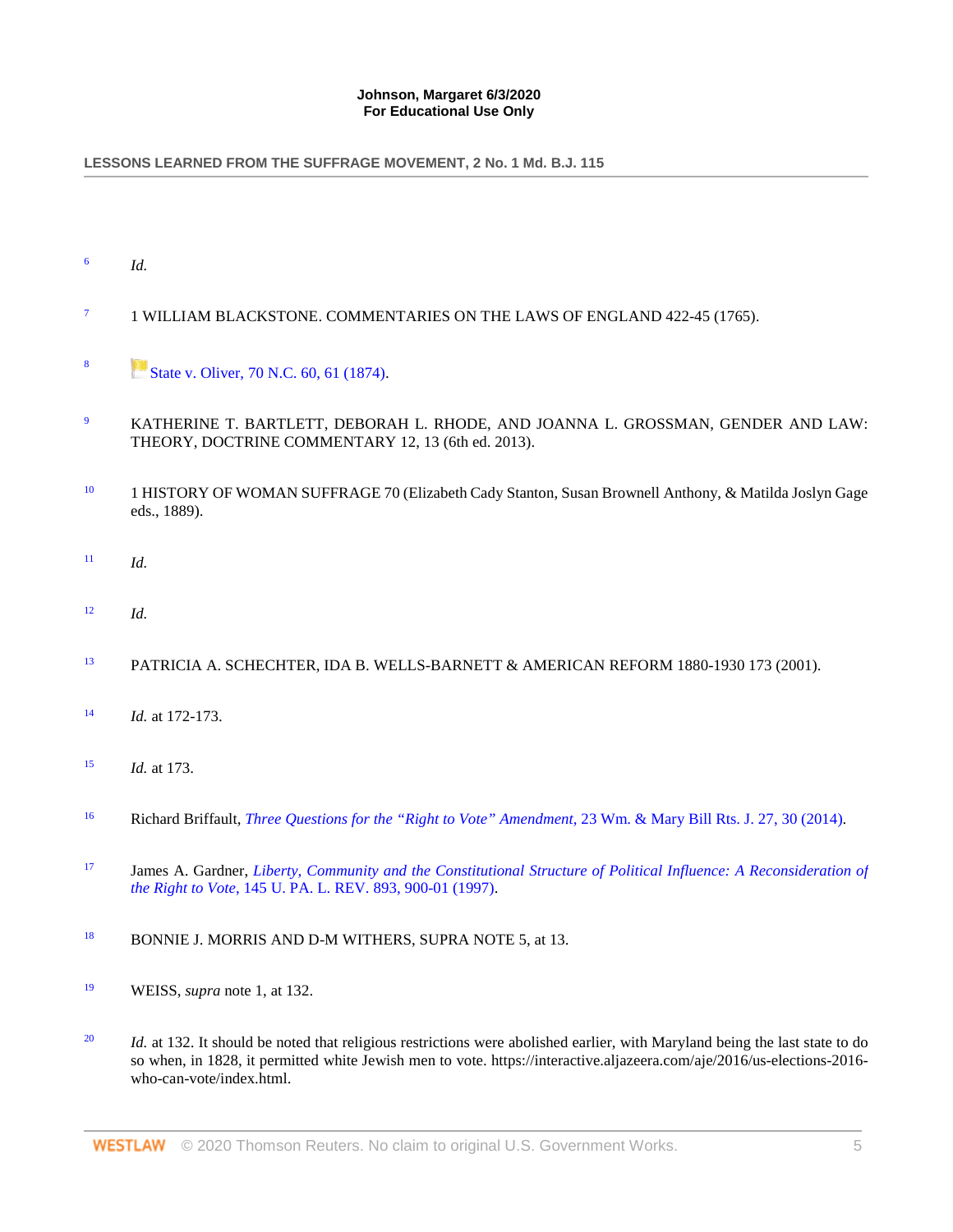#### LESSONS LEARNED FROM THE SUFFRAGE MOVEMENT, 2 No. 1 Md. B.J. 115

- <span id="page-6-0"></span>[21](#page-2-13) WEISS, *supra* note 1, at 133.
- <span id="page-6-1"></span><sup>[22](#page-2-14)</sup> *Id.* at 134. As a case in point, see the access to power Tennessee Delegate Harry Burn's mother had in the ratification vote for the Nineteenth Amendment identified in the introductory quote to this article.
- <span id="page-6-2"></span>[23](#page-2-15) *Id.*
- <span id="page-6-3"></span>[24](#page-2-16) *Id.* at 135.
- <span id="page-6-4"></span>[25](#page-2-17) *Id.* at 136.
- <span id="page-6-5"></span>[26](#page-3-0) *Id.* at 138.
- <span id="page-6-6"></span><sup>[27](#page-3-1)</sup> https://www.nationalgeographic.com/culture/topics/reference/19th-amendment-womens-suffrage-voting/. In 1947, legal barriers to Native Americans right to vote are removed. https://interactive.aljazeera.com/aje/2016/us-elections-2016-who-can-vote/index.html In 1952, McCarren Walter Act passed permitting Asian Americans, men and women, to vote. https://interactive.aljazeera.com/aje/2016/us-elections-2016-who-can-vote/index.html
- <span id="page-6-7"></span>[28](#page-3-2) https://timeline.com/hamer-speech-voting-rights-d5f6ddc7470a.
- <span id="page-6-8"></span><sup>[29](#page-3-3)</sup> https://timeline.com/hamer-speech-voting-rights-d5f6ddc7470a.
- <span id="page-6-9"></span>[30](#page-3-4) https://timeline.com/hamer-speech-voting-rights-d5f6ddc7470a; https://www.tolerance.org/professionaldevelopment/fannie-lou-hamers-testimony-at-the-1964-democratic-convention-transcript
- <span id="page-6-10"></span>[31](#page-3-5) https://timeline.com/hamer-speech-voting-rights-d5f6ddc7470a; https://www.tolerance.org/professionaldevelopment/fannie-lou-hamers-testimony-at-the-1964-democratic-convention-transcript.
- <span id="page-6-11"></span>[32](#page-3-6) [52 U.S.C. §10101 \(2019\)](http://www.westlaw.com/Link/Document/FullText?findType=L&pubNum=1000546&cite=52USCAS10101&originatingDoc=I962097359c0111eabea3f0dc9fb69570&refType=LQ&originationContext=document&vr=3.0&rs=cblt1.0&transitionType=DocumentItem&contextData=(sc.Search)) *et. seq.* (protecting racial minorities from discriminatory voting practices).
- <span id="page-6-12"></span>[33](#page-3-7) *See generally* Gilda R. Daniels, *[Unfinished Business: Protecting Voting Rights in the Twenty-First Century](http://www.westlaw.com/Link/Document/FullText?findType=Y&serNum=0397703029&pubNum=0001147&originatingDoc=I962097359c0111eabea3f0dc9fb69570&refType=LR&fi=co_pp_sp_1147_1930&originationContext=document&vr=3.0&rs=cblt1.0&transitionType=DocumentItem&contextData=(sc.Search)#co_pp_sp_1147_1930)*, 81 GEO. [WASH. L. REV. 1928, 1930 \(2013\).](http://www.westlaw.com/Link/Document/FullText?findType=Y&serNum=0397703029&pubNum=0001147&originatingDoc=I962097359c0111eabea3f0dc9fb69570&refType=LR&fi=co_pp_sp_1147_1930&originationContext=document&vr=3.0&rs=cblt1.0&transitionType=DocumentItem&contextData=(sc.Search)#co_pp_sp_1147_1930)
- <span id="page-6-13"></span>[34](#page-3-8) https://www.npr.org/2018/09/10/645223716/on-the-sidelines-of-democracy-exploring-why-so-many-americans-dontvote.
- <span id="page-6-14"></span><sup>[35](#page-3-9)</sup> https://www.census.gov/newsroom/blogs/random-samplings/2017/05/voting in america.html.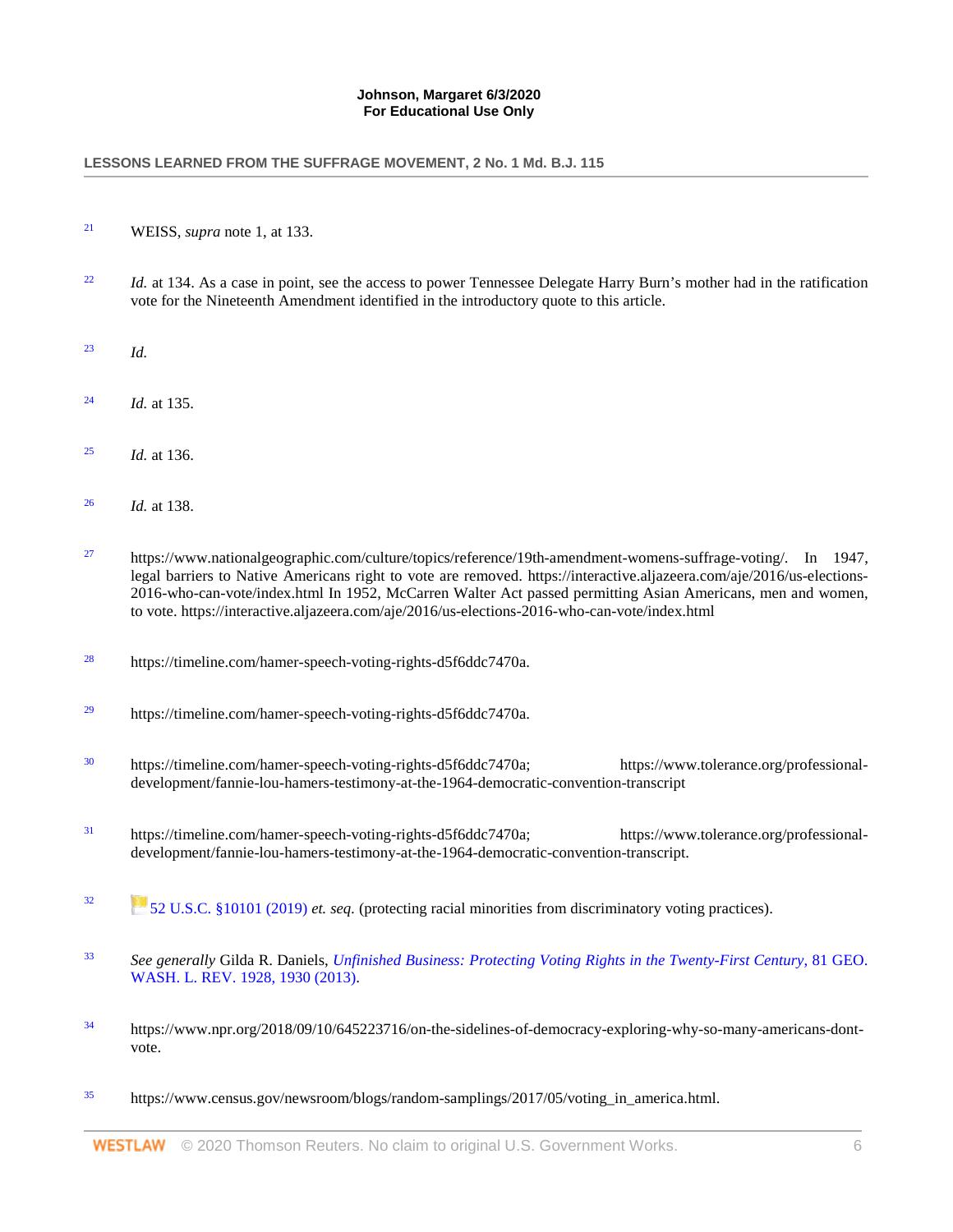# LESSONS LEARNED FROM THE SUFFRAGE MOVEMENT, 2 No. 1 Md. B.J. 115

- <span id="page-7-0"></span>[36](#page-3-10) https://www.npr.org/2018/09/10/645223716/on-the-sidelines-of-democracy-exploring-why-so-many-americans-dontvote.
- <span id="page-7-1"></span>[37](#page-3-11) https://www.npr.org/2018/09/10/645223716/on-the-sidelines-of-democracy-exploring-why-so-many-americans-dontvote.
- <span id="page-7-2"></span>[38](#page-3-12) https://www.npr.org/2018/09/10/645223716/on-the-sidelines-of-democracy-exploring-why-so-many-americans-dontvote.
- <span id="page-7-3"></span><sup>[39](#page-3-13)</sup> The Equal Rights Amendment states that "Equality of rights under the law shall not be denied or abridged by the United States or by any state on account of sex." https://www.equalrightsamendment.org/.
- <span id="page-7-4"></span>[40](#page-3-14) [J](https://1.next.westlaw.com/Link/RelatedInformation/Flag?documentGuid=Ic31409819c4f11d9bdd1cfdd544ca3a4&transitionType=InlineKeyCiteFlags&originationContext=docHeaderFlag&Rank=0&contextData=(sc.Search)).E.B. v. Alabama *ex rel.* [T.B., 511 U.S. 127, 131 \(1994\).](http://www.westlaw.com/Link/Document/FullText?findType=Y&serNum=1994086673&pubNum=0000780&originatingDoc=I962097359c0111eabea3f0dc9fb69570&refType=RP&fi=co_pp_sp_780_131&originationContext=document&vr=3.0&rs=cblt1.0&transitionType=DocumentItem&contextData=(sc.Search)#co_pp_sp_780_131)
- <span id="page-7-5"></span>[41](#page-3-15) [Hoyt v. Florida, 368 U.S. 57, 62 \(1961\).](http://www.westlaw.com/Link/Document/FullText?findType=Y&serNum=1961125550&pubNum=0000780&originatingDoc=I962097359c0111eabea3f0dc9fb69570&refType=RP&fi=co_pp_sp_780_62&originationContext=document&vr=3.0&rs=cblt1.0&transitionType=DocumentItem&contextData=(sc.Search)#co_pp_sp_780_62)
- <span id="page-7-6"></span>[42](#page-3-16) Andrew G. Ferguson, *The Joy of Jury Duty: Why Americans Should Stop Complaining and Learn to Appreciate this Constitutional Obligation*, THE ATLANTIC (May 3, 2013) https://www.theatlantic.com/national/archive/2013/05/thejoy-of-jury-duty/275444/ (stating jury service is "an invitation to participate in the American experiment of selfgovernment.").
- <span id="page-7-7"></span>[43](#page-3-17) *Id.*
- <span id="page-7-8"></span>[44](#page-3-18) *[T](https://1.next.westlaw.com/Link/RelatedInformation/Flag?documentGuid=I98bc39b59c1c11d9bc61beebb95be672&transitionType=InlineKeyCiteFlags&originationContext=docHeaderFlag&Rank=0&contextData=(sc.Search))aylor v. Louisiana*[, 419 U.S. 522, 537 \(1975\).](http://www.westlaw.com/Link/Document/FullText?findType=Y&serNum=1975129717&pubNum=0000780&originatingDoc=I962097359c0111eabea3f0dc9fb69570&refType=RP&fi=co_pp_sp_780_537&originationContext=document&vr=3.0&rs=cblt1.0&transitionType=DocumentItem&contextData=(sc.Search)#co_pp_sp_780_537)
- <span id="page-7-9"></span>[45](#page-3-19) *<i>[J](https://1.next.westlaw.com/Link/RelatedInformation/Flag?documentGuid=Ic31409819c4f11d9bdd1cfdd544ca3a4&transitionType=InlineKeyCiteFlags&originationContext=docHeaderFlag&Rank=0&contextData=(sc.Search)).E.B.*[, 511 U.S. at 145.](http://www.westlaw.com/Link/Document/FullText?findType=Y&serNum=1994086673&pubNum=0000780&originatingDoc=I962097359c0111eabea3f0dc9fb69570&refType=RP&fi=co_pp_sp_780_145&originationContext=document&vr=3.0&rs=cblt1.0&transitionType=DocumentItem&contextData=(sc.Search)#co_pp_sp_780_145)
- <span id="page-7-10"></span>[46](#page-3-20) *See, e.g.* [Frontiero v. Richardson, 411 U.S. 677 \(1973\).](http://www.westlaw.com/Link/Document/FullText?findType=Y&serNum=1973126388&pubNum=0000780&originatingDoc=I962097359c0111eabea3f0dc9fb69570&refType=RP&originationContext=document&vr=3.0&rs=cblt1.0&transitionType=DocumentItem&contextData=(sc.Search))
- <span id="page-7-11"></span>[47](#page-4-6) https://www.speakcdn.com/assets/2497/domestic\_violence2.pdf
- <span id="page-7-12"></span>[48](#page-4-7) Lydia O'Connor, *The Wage Gap: Terrible for All Women, Even Worse for Women of Color*, The Huffington Post (April 12, 2016) https://www.huffpost.com/entry/wage-gap-women-of-color\_n\_570beab6e-4b0836057a1d98a?guccounter=1&guce\_referrer=aHR0cHM6Ly93d-3cuZ29vZ2xlLmNvbS8&guce\_referrer\_sig=AQAAAA016VbsQ6YeXDN-TiPuclq9dEIOG1u3\_XzzWXxTBV6a9r8KnfSDWJ1yq13MUYbNu1zogW76n-z2msevaHn\_TMh2vD-